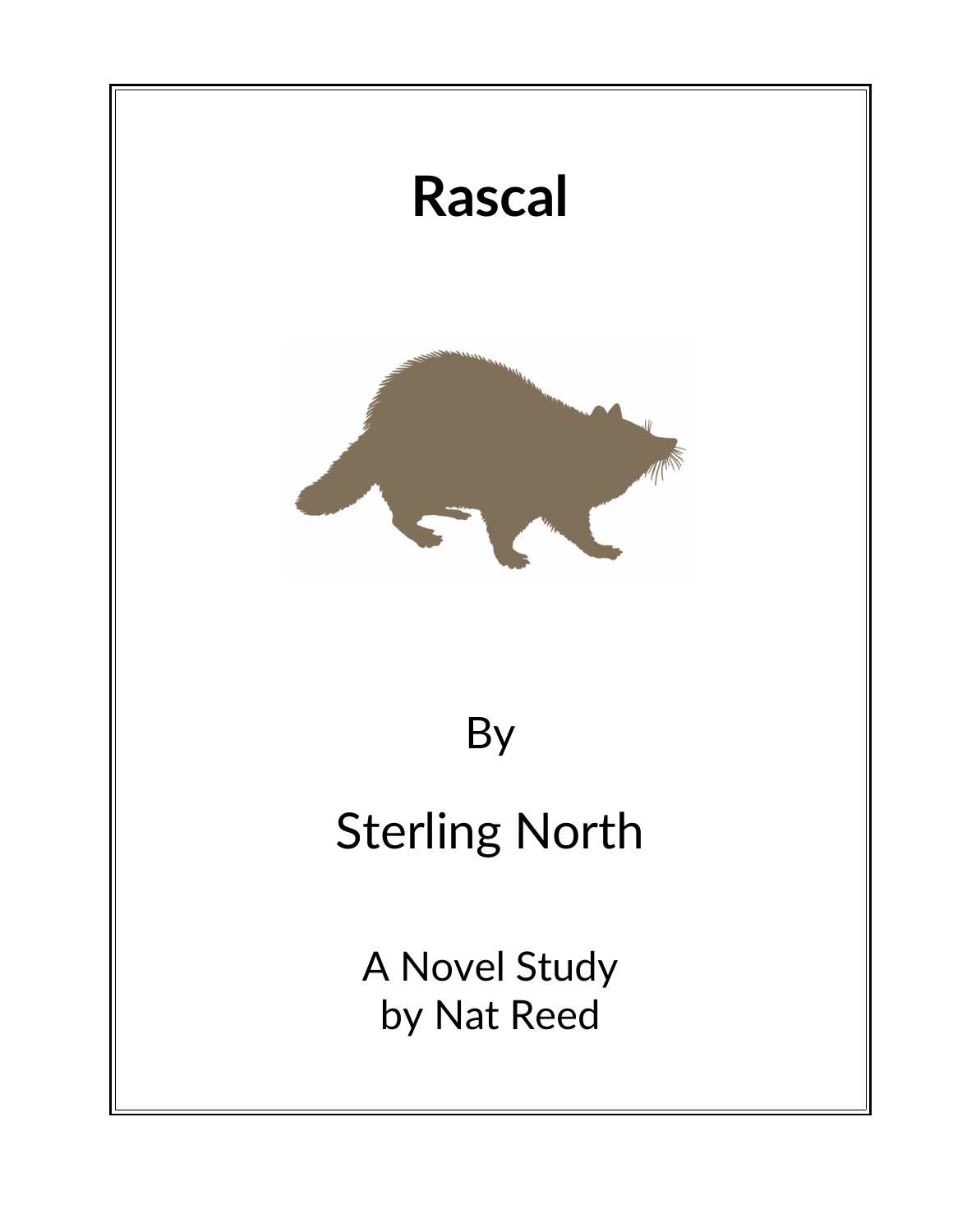

# **Table of Contents**

| <b>Suggestions and Expectations</b> | 3  |
|-------------------------------------|----|
|                                     |    |
| List of Skills                      | 4  |
| Synopsis / Author Biography         | 5  |
| <b>Student Checklist</b>            | 6  |
| Reproducible Student Booklet        |    |
| Answer Key                          | 68 |

**About the author:** Nat Reed was a member of the teaching profession for more than 35 years. He was a full-time instructor at Trent University in the Teacher Education Program for nine years. For more information on his work and literature, visit [novelstudies.org.](http://www.novelstudies.org/)

> Copyright © 2013 Nat Reed Revisions Completed in 2021 All rights reserved by author. Permission to copy for single classroom use only. Electronic distribution limited to single classroom use only. Not for public display.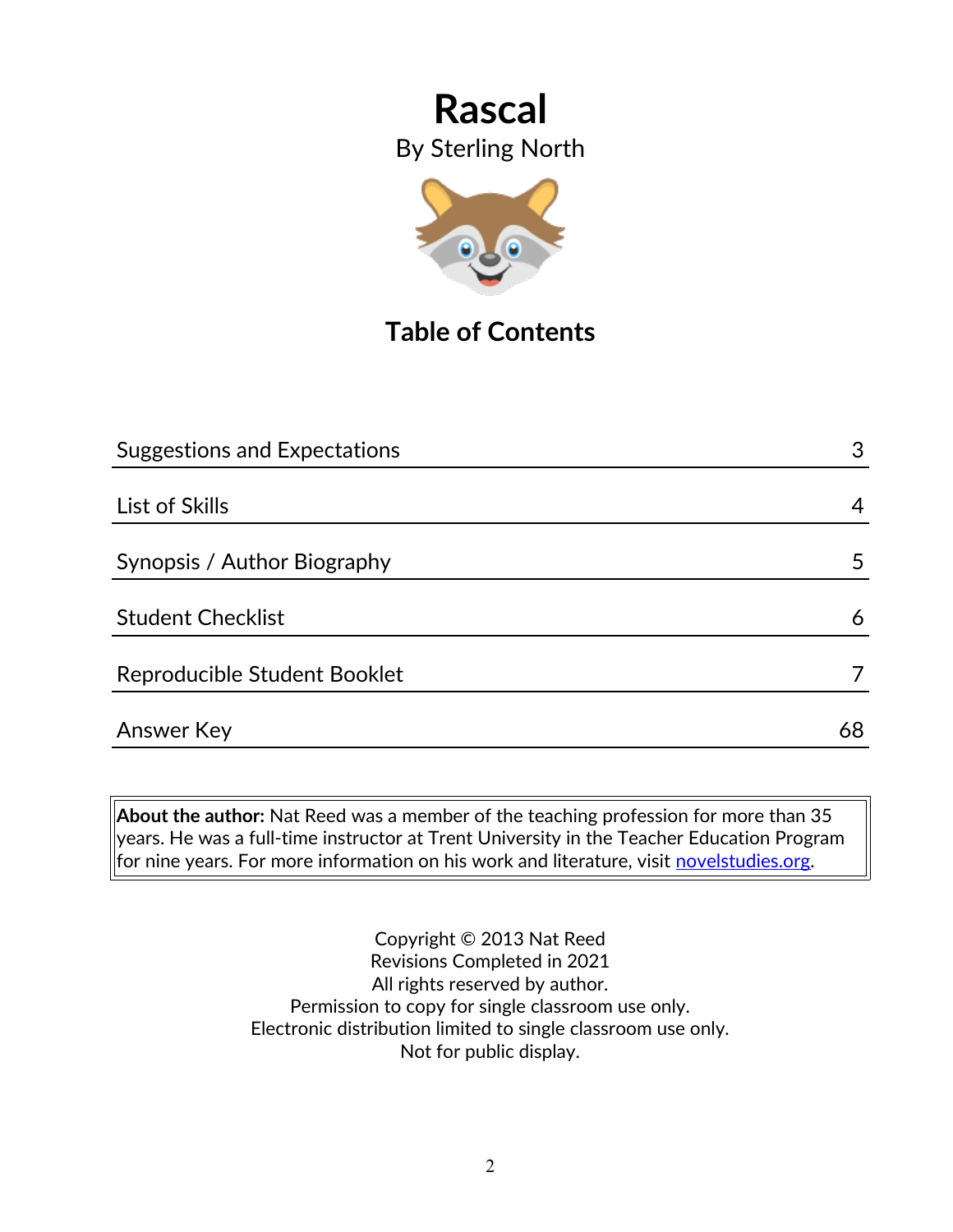

## **Suggestions and Expectations**

Each chapter of the novel study focuses on one chapter of *Rascal* and is comprised of four distinct sections:

- 1. Before You Read
- 2. Vocabulary Building
- 3. Comprehension Questions
- 4. Language and Extension Activities

A **portfolio cover** (p.7) as well as a **Checklist** (p.6) are included so that students may track of their completed work.

#### **Every activity need not be completed by all students.**

#### **Links with the Common Core Standards (U.S.)**

Many of the activities included in this curriculum unit are supported by the Common Core Standards. For instance the *Reading Standards for Literature, Grade 5*, makes reference to the following:

a) determining the meaning of words and phrases. . . including figurative language;

b) explaining how a series of chapters fits together to provide the overall structure;

c) compare and contrast two characters;

d) determine how characters … respond to challenges;

e) drawing inferences from the text;

f) determining a theme of a story . . . **and many others.**

**Themes** which may be taught in conjunction with the novel include overcoming loss, conservation and ecology, raccoons/wildlife of Wisconsin, World War I, Spanish influenza pandemic, assuming responsibility, perseverance, courage.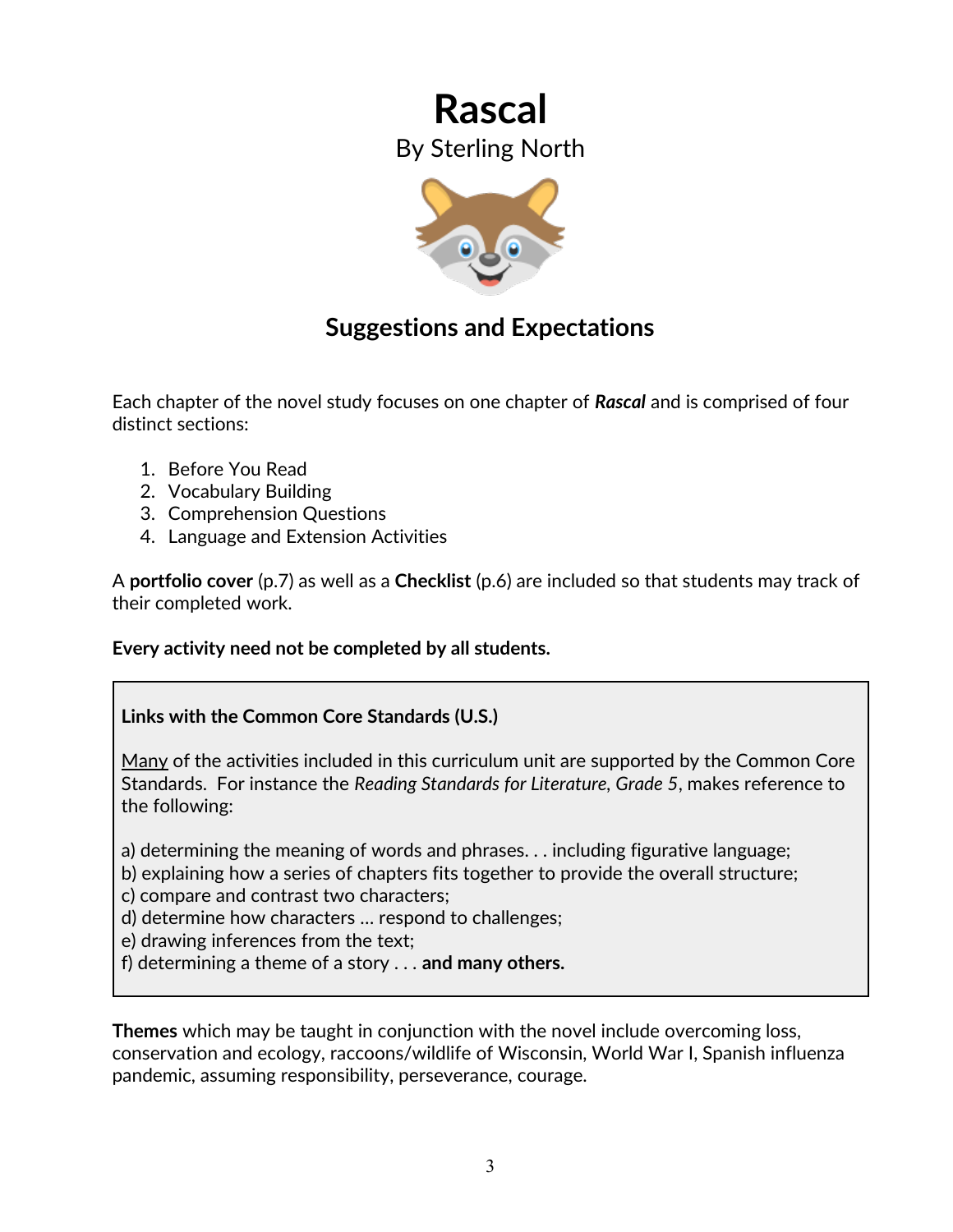## **List of Skills**

#### **Vocabulary Development**

- 1. Locating descriptive words/phrases 8. Use of singular/plural nouns
- 2. Listing synonyms/homophones 9. Listing compound words
- 3. Identifying/creating *alliteration* 10. Identifying parts of speech
- 
- 
- 
- 

#### **Setting Activities**

1. Summarize the details of a setting

#### **Plot Activities**

- 
- 2. Identify conflict in the story 4. Five W's Chart

#### **Character Activities**

- 
- 

#### **Creative and Critical Thinking**

- 
- 
- 3. Write a letter to a friend T. Write a book review
- 4. Complete an Observation Chart 8. Complete a KWS Chart

#### **Art Activities**

- 
- 
- 
- 
- 
- 4. Use of capitals and punctuation 11. Determining alphabetical order
- 5. Identifying syllables 12. Identification of root words
- 6. Identify *anagrams* 13. Identify/create *similes*
- 7. Identify *personification* 14. Identification of a *cliffhanger*

- 1. Complete a *time line* of events 3. Identify the climax of the novel
	-
- 1. Determine character traits 3. Relating personal experiences
- 2. Protagonists 4. Comparing two Characters
- 1. Research 6. Conduct an interview
- 2. Write a newspaper story 6. Write a description of personal feelings
	-
	-
- 1. A Storyboard / Comic Strip 3. Design a cover for the novel
- 2. Create a collage 2. Create a collage 4. Design an Information Card
	- 4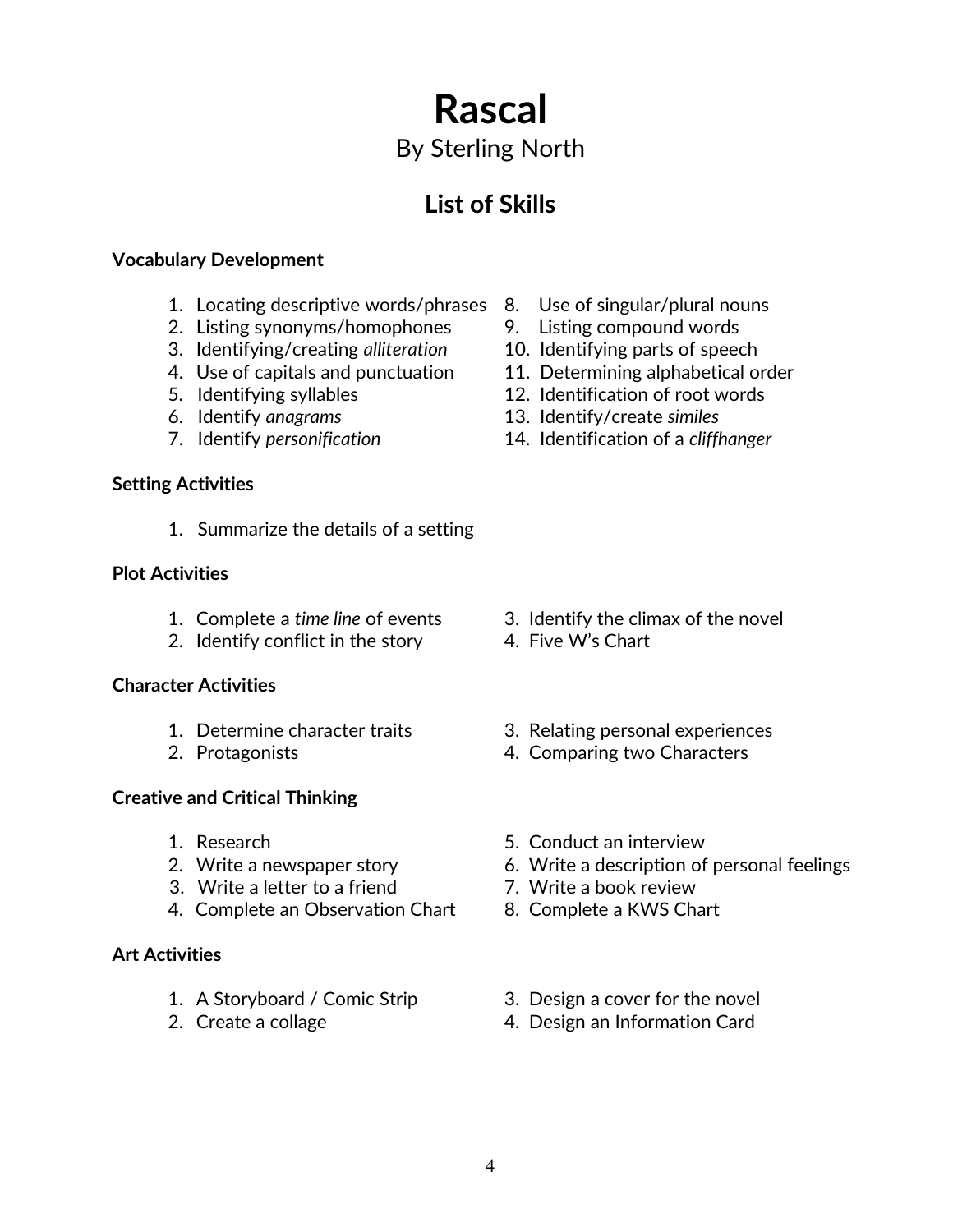

 Skunks, woodchucks, a crow named Poe, an 18-foot, half-finished canoe in the living room … welcome to the North home! Rascal is only a baby when Sterling brings him home to join the menagerie, but soon raccoon and boy are best friends, doing everything together – until the spring day when Sterling realizes things must change. [The Publisher]

A website you may wish to check out with some interesting reviews and discussions of the novel is **goodreads ~** <http://www.goodreads.com/book/show/967511.Rascal>

#### **Author Biography**  *Sterling North*

Sterling North was born into a family of poets on the second floor of a farmhouse on the shores of Lake Koshkonong, a few miles from Edgerton, Wisconsin, in 1906. First published at the age of eight, he went on to have a successful career as a journalist and editor of several well-respected newspapers. Sterling North won a host of literary awards during his lifetime, including a Newbery Honor for the autobiographical **Rascal**. As is mentioned in **Rascal**, Sterling survived a near-fatal bout with polio when he was in his teens. He died in



Morristown, New Jersey in 1974 at the age of 68. [Adapted from The Publisher]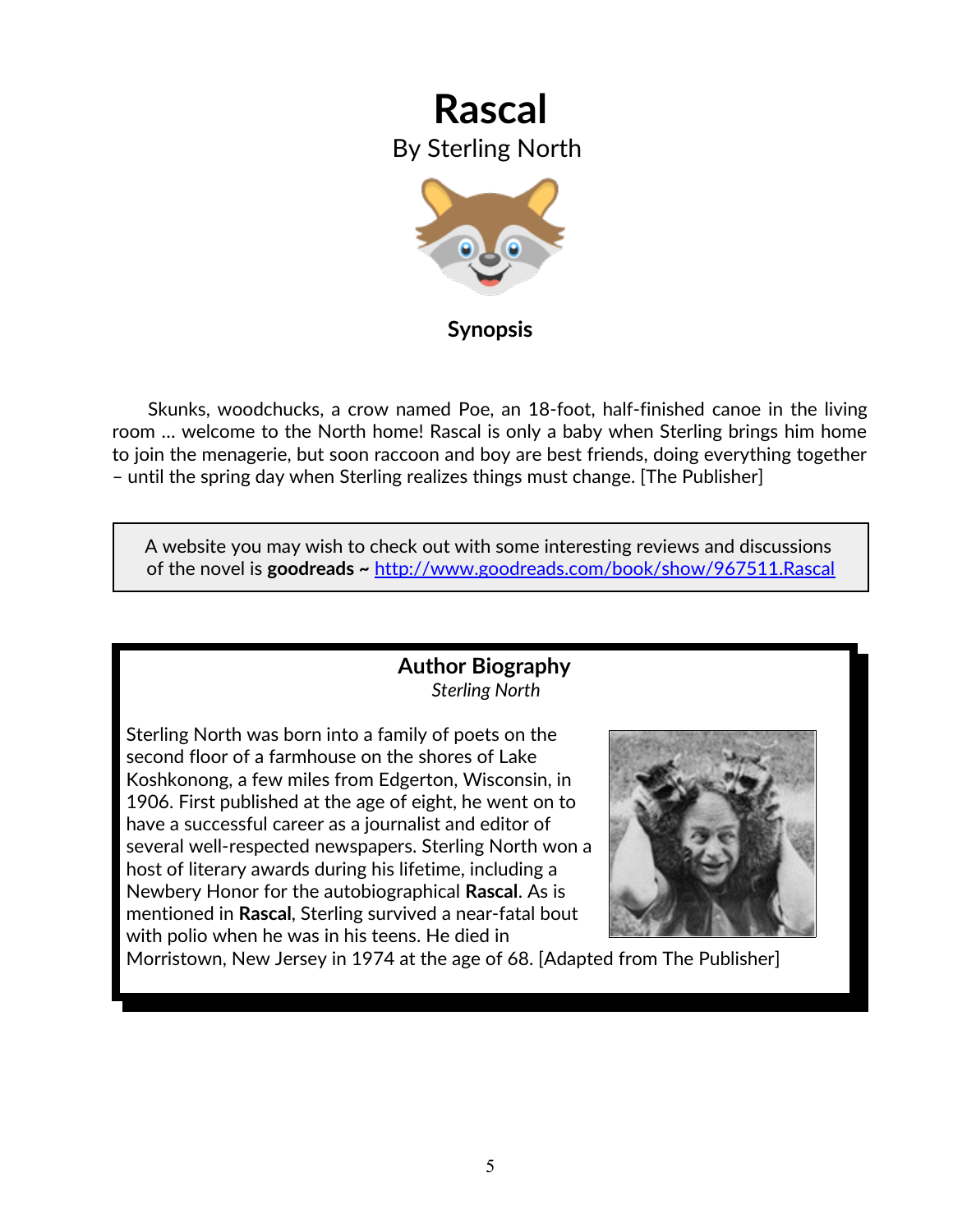

## **Student Checklist**

Student Name

| Assignment | Grade / Level | Comments |
|------------|---------------|----------|
|            |               |          |
|            |               |          |
|            |               |          |
|            |               |          |
|            |               |          |
|            |               |          |
|            |               |          |
|            |               |          |
|            |               |          |
|            |               |          |
|            |               |          |
|            |               |          |
|            |               |          |
|            |               |          |
|            |               |          |
|            |               |          |
|            |               |          |
|            |               |          |
|            |               |          |
|            |               |          |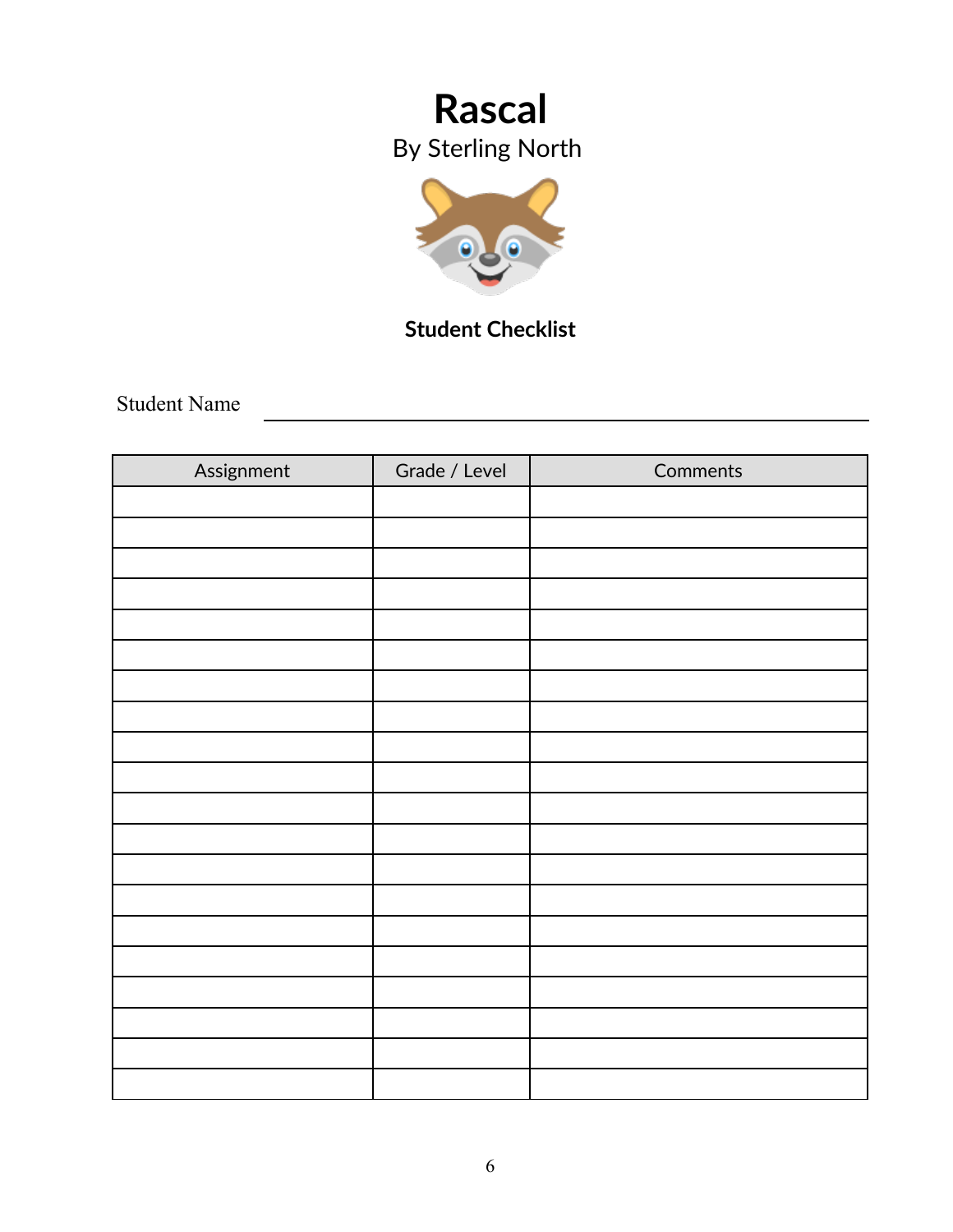# **Rascal**



*By Sterling North*

Name: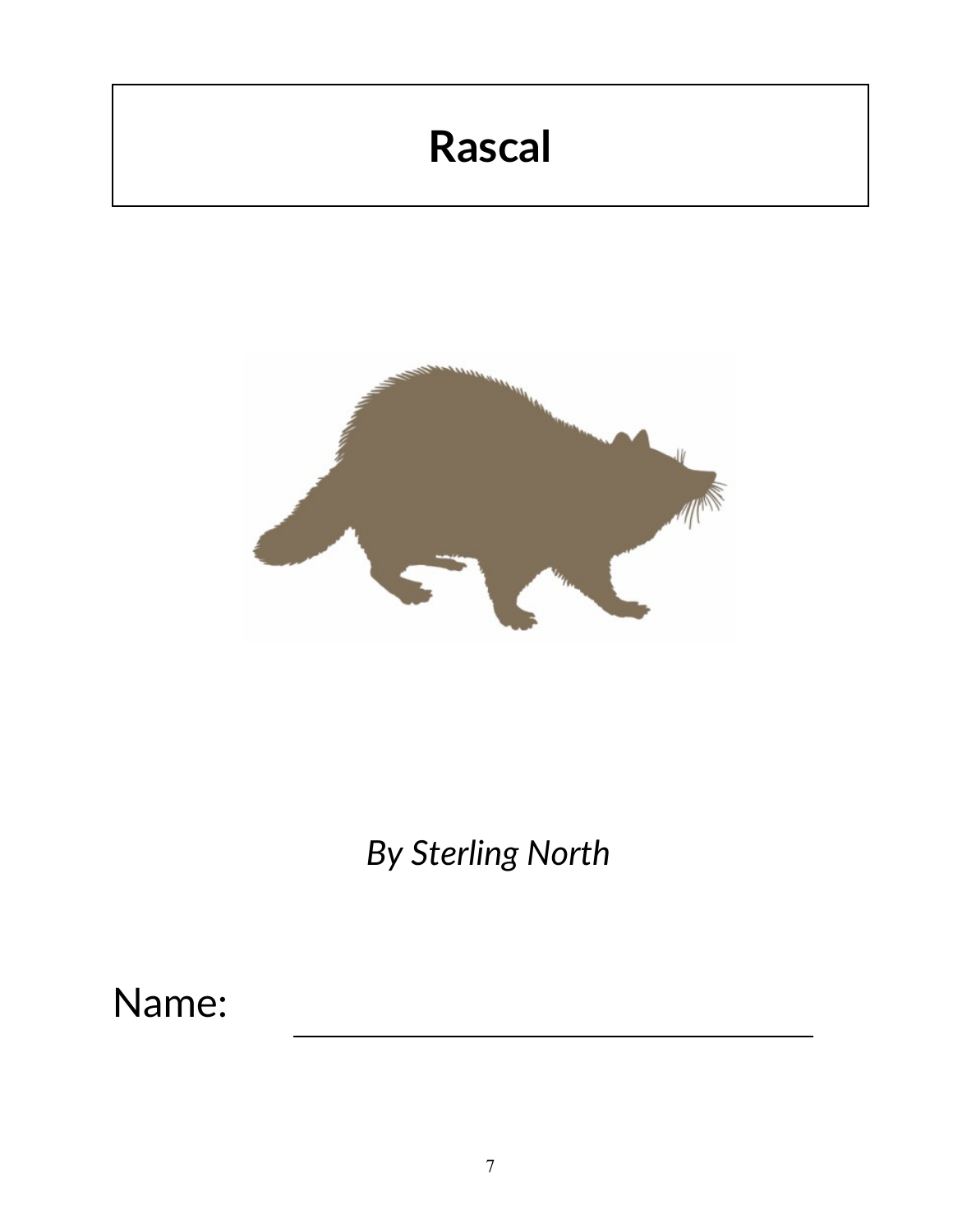## **Rascal** By Sterling North **Chapter 1 May**

## **Before you read the chapter**:

The **protagonist** in most novels features the main character or "good guy". The protagonist of *Rascal* is the author, Sterling North, for this novel is actually the story of the author's childhood. Think back on some of your favorite characters from past novels you have read or movies you have seen. What do you think makes for an interesting **protagonist**?

# **Vocabulary:**

Choose a word from the list to complete each sentence.

| exceptional | badgered   | <b>Iuminescent</b> | amiable   |
|-------------|------------|--------------------|-----------|
| laborious   | delicacies | maneuvered         | indignant |

- 1. Helga \_\_\_\_\_\_\_\_\_\_\_\_\_\_ her little brother until he finally gave her his candy bar.
- 2. Mr. Sellers was extremely \_\_\_\_\_\_\_\_\_\_\_\_\_ when someone stole his wallet.
- 3. What do the Cree people consider as \_\_\_\_\_\_\_\_\_\_\_\_\_\_\_ in their daily diet?
- 4. Building a house is a very \_\_\_\_\_\_\_\_\_\_\_\_ undertaking.
- 5. Charlene \_\_\_\_\_\_\_\_\_\_\_\_\_ her motorcycle in the thickest traffic.
- 6. Leonard is an \_\_\_\_\_\_\_\_\_\_\_\_\_\_\_ chess player.
- 7. The St. Bernard breed is famous for its \_\_\_\_\_\_\_\_\_\_\_\_\_ disposition.
- 8. The glow of the fireflies was as \_\_\_\_\_\_\_\_\_\_\_\_\_ as several light bulbs.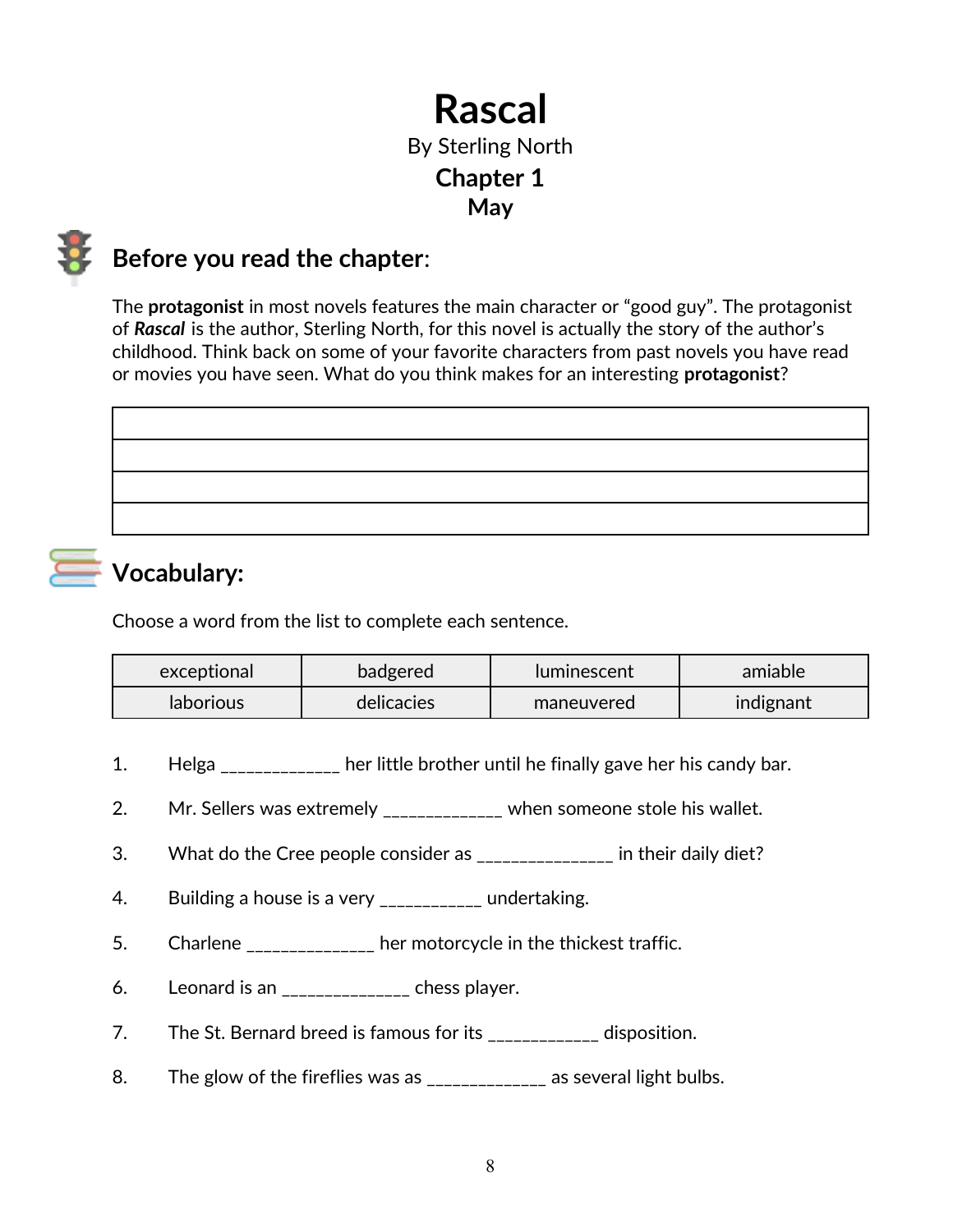

1. What is the **setting** at the beginning of Chapter One?

2. What four adjectives do you think would best describe **Wowser**? (Try to come up with two that describe his appearance and two which describe his personality.)

3. Match each character from Chapter One with the correct description.

| Herman Sutherland       | a | <b>Distracted</b>          |
|-------------------------|---|----------------------------|
| <b>Oscar Sutherland</b> | b | Very competent 11-year-old |
| Oscar's mother          |   | Bad-tempered               |
| Sterling's dad          | d | A good friend              |
| <b>Sterling North</b>   | e | Tender-hearted.            |

### **Test Your Math**

- a) If the story is set in the year 1918 and Sterling is eleven years old, what year was Sterling probably born? \_\_\_\_\_\_\_\_\_\_
- b) Later in the novel Sterling states that his mother was only 47 when she died. Check the year that she died in Chapter One. In what year was his mother probably born? \_\_\_\_\_\_\_\_\_
- 4. Write a brief description of the odd relationship that Sterling had with his dad. Do you think Mr. Sterling (as a parent) should have been investigated by the local Children's Aid Society? Why or why not?

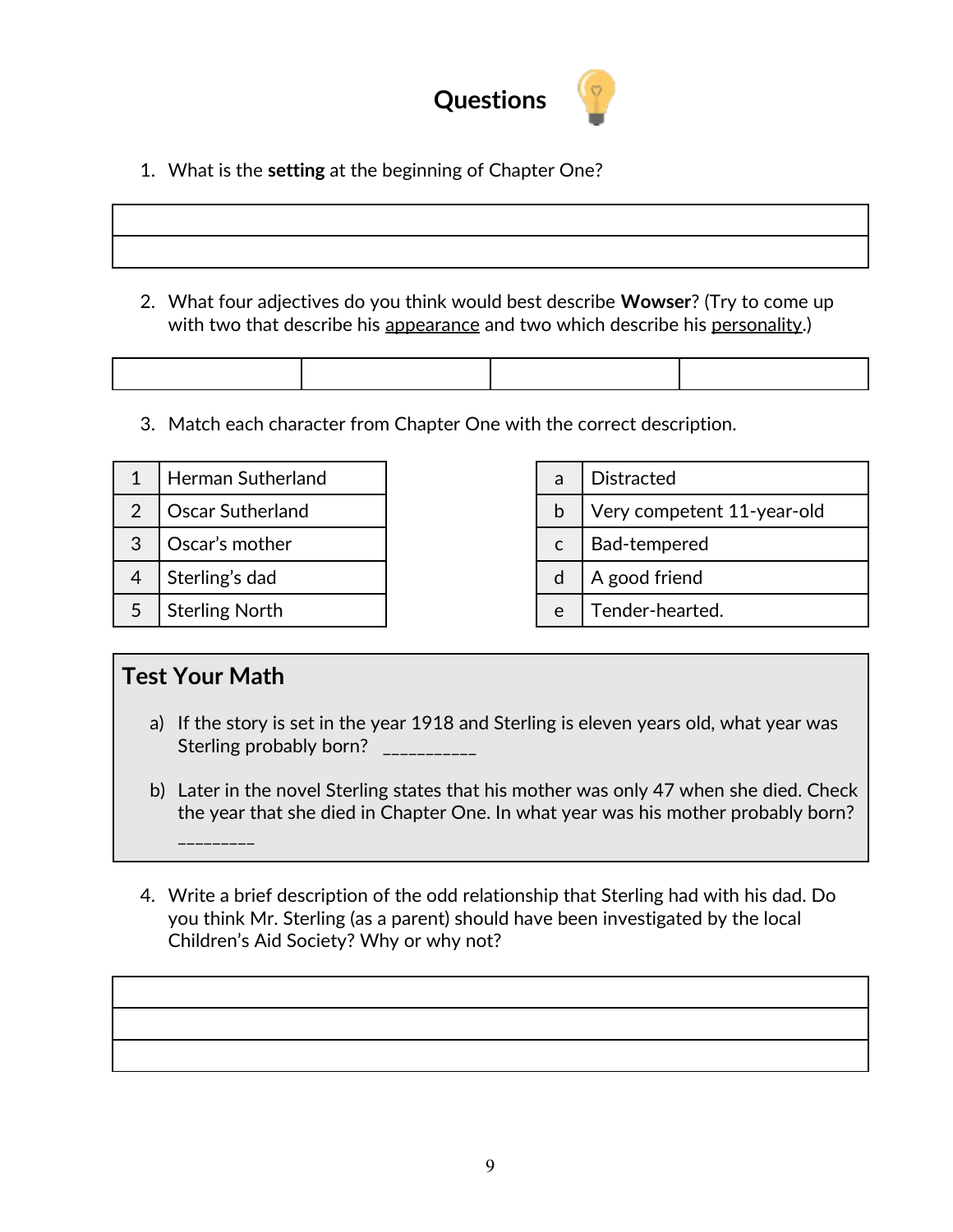#### **Good to Know**

The Great War mentioned in this chapter is now known as **World War I**. It took place mainly in Europe and lasted from 1914-1918. In this devastating conflict, countries such as The United States, Canada, Great Britain and Australia were at war with Germany, Austria-Hungary, Turkey and Italy. World War I was one of the world's most destructive conflicts (approximately 37 million people were casualties).

5. Describe the strategy used by Sterling and Oscar to get the raccoon down from the tree.

6. Why did they need the mother raccoon?

7. Why did Oscar let Sterling keep the one baby raccoon that they captured?

8. Sterling's mother died in the year \_\_\_\_\_\_\_\_\_\_\_\_\_\_\_\_\_. Sterling's brother,

\_\_\_\_\_\_\_\_\_\_\_\_\_, was fighting in the army in France.

 9. As the first chapter comes to an end, what unusual fact do we learn about the relationship between Oscar's parents?

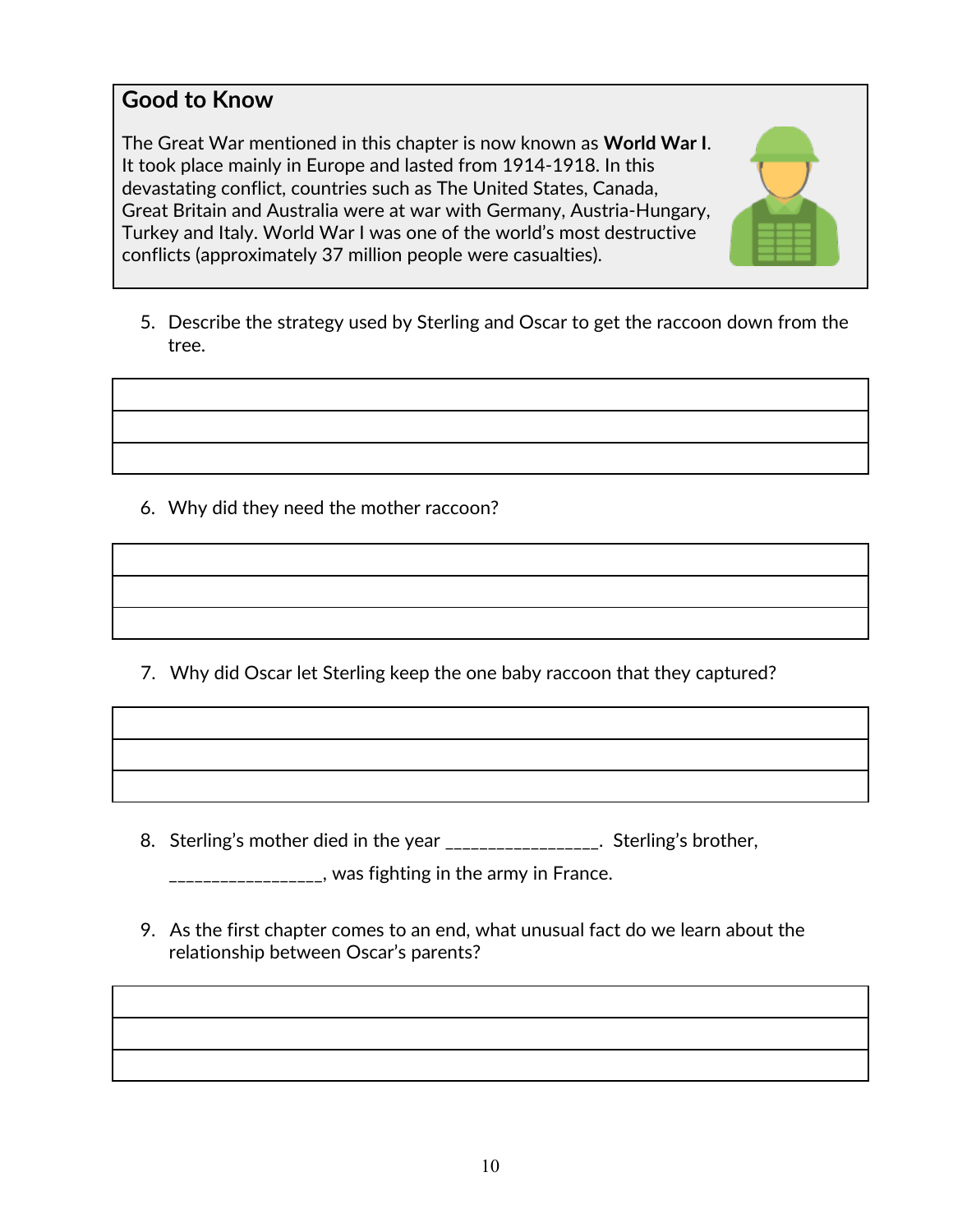# **Language Activities**



## **A***.* **The Raccoon**

Not too many novels feature a raccoon as one of the main characters. Other than being regarded as a nuisance by many people, what do you know about this fascinating animal?



Two of the raccoon's most famous features are his extremely nimble front paws, and its bandit-like mask. Did you know, however, that they are very intelligent creatures, being able to remember tasks for up to three years?

Using resources in your school library or on the Internet investigate the raccoon. Your investigation should uncover three facts about this animal and include a picture.

| $\sim$ |  |
|--------|--|
| ⌒      |  |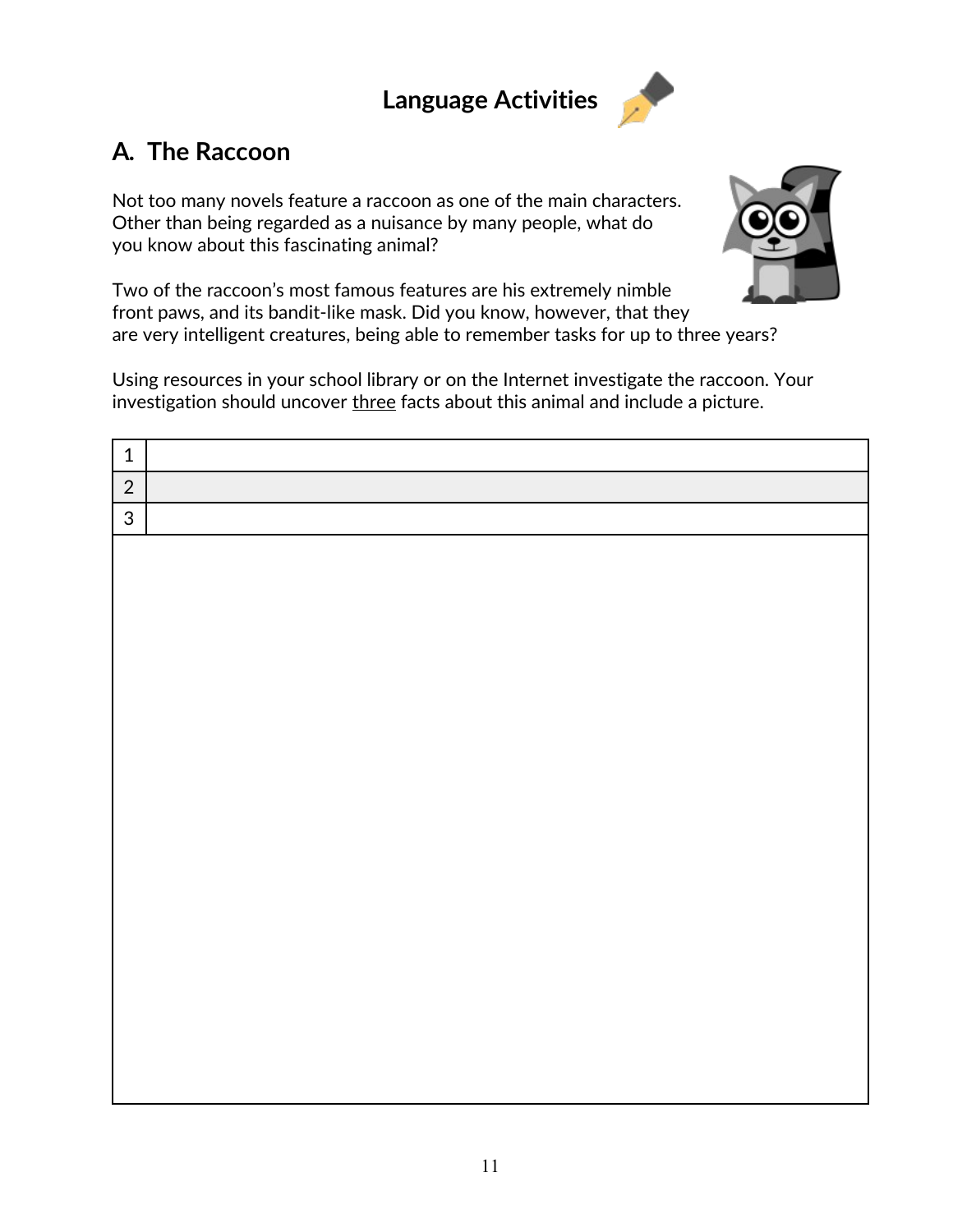**B***.* Choose ten words from these chapters with two or more **syllables**. Indicate the syllables by drawing a line between each syllable. **Example**: **good / bye**.

**C***.* **Personification** is giving human qualities to something that is n ot human. In Chapter One the author writes, *The tasseled limb of the white oak sighed at last …* In this sentence the oak tree is given human characteristics (it sighs).



a) Why do you think personification is a literary device used by many authors?

b) Create your own example of personification.

**Check out the website dedicated to the author of Rascal, Sterling North:** [https://www.sterlingnorthsociety.com](https://www.sterlingnorthsociety.com/)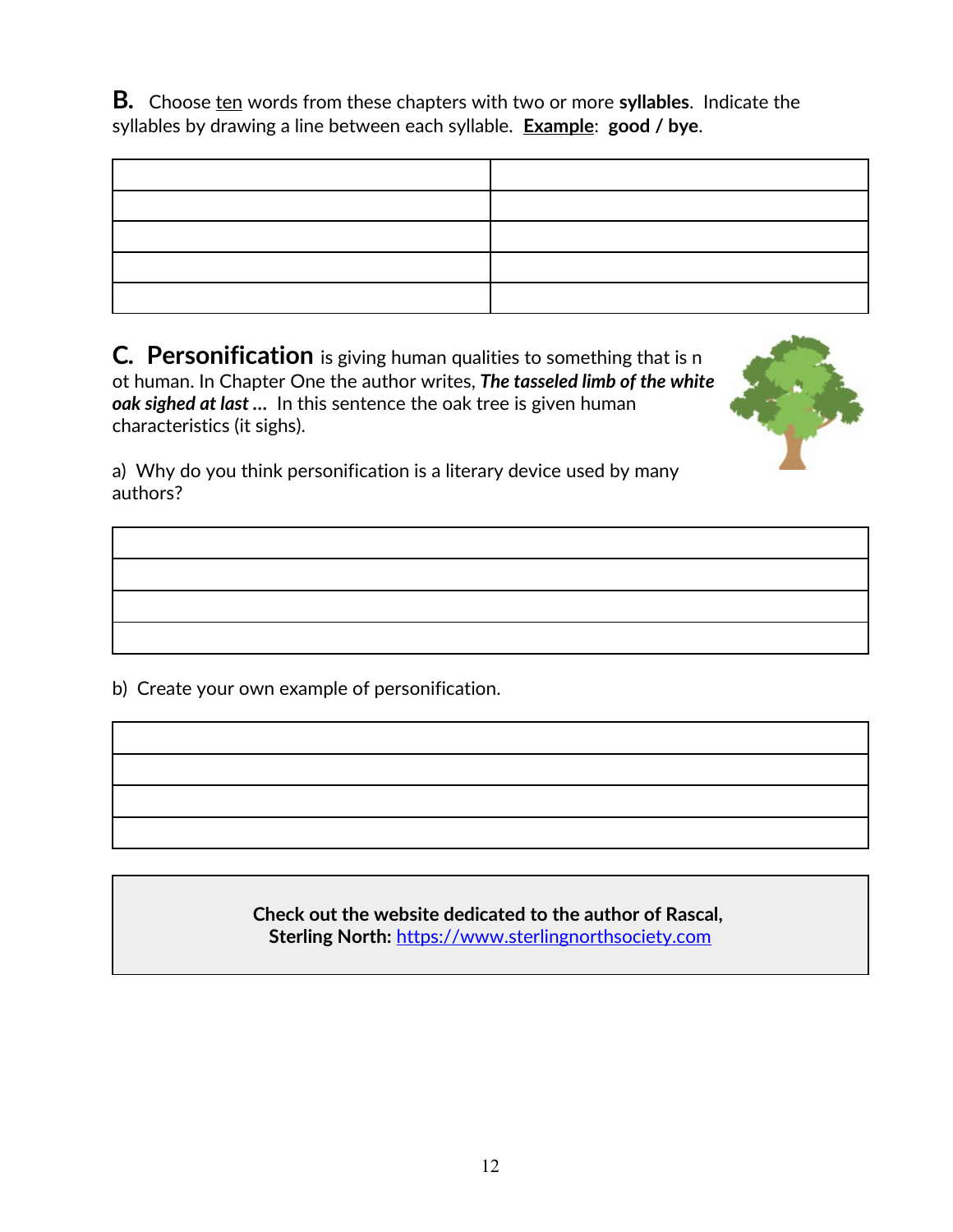## **D. The Quatrain Poem.**

The **quatrain** is a popular form of rhymed verse. It is a poem of four lines, is usually light and can be humorous. The following quatrain was written by the famous poet, Atrocious Halitosis and is entitled *My Pet Raccoon*.

*My pet raccoon, called Bubba Fett, Don't like to get his fingers wet. He keeps them dry when he does eat, His food he washes with his feet.*



Various rhyming schemes make up a quatrain poem. As you can see, the above four lines have a rhyming scheme of **A – A – B – B** Other rhyming schemes include: ABAB, AAAA, AABA, ABBA, ABBB, and AAAB.

Your task is to write your own quatrain poem. You may choose a rhyming scheme that fits with your own personal creation. The theme should have something to do with the themes established in the first chapter of our novel*.*

#### **The Quatrain Poem**

Now create your own Quatrain Poem. Your poem must follow the format of a quatrain poem described above (and must rhyme).

**Title**: \_\_\_\_\_\_\_\_\_\_\_\_\_\_\_\_\_\_\_\_\_\_\_\_\_\_\_\_\_\_\_\_\_\_\_\_\_\_\_\_\_\_\_\_\_\_\_